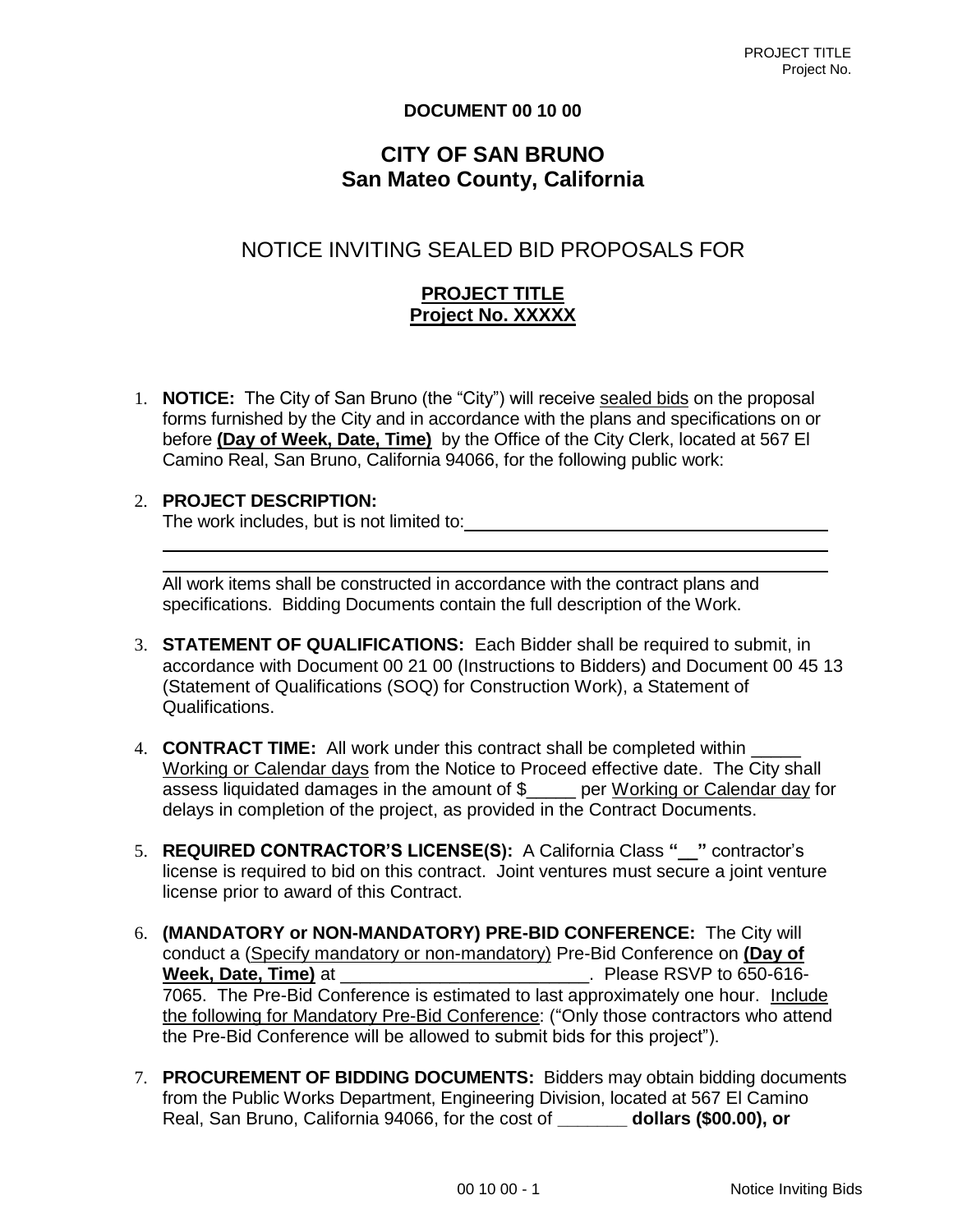**dollars (\$00.00)** if mailed. For information pertaining to the bidding documents, please contact the Public Works Department, Administration & Engineering at (650) 616- 7065.

- 8. **INSTRUCTIONS:** Bidders shall refer to Document 00 21 00 (Instructions to Bidders) for required documents and items to be submitted in sealed envelopes for deposit at the Office of the City Clerk, 567 El Camino Real, San Bruno, California 94066, no later than the time and date set forth in Paragraph 1 above.
- 9. **BID SECURITY:** Cash, cashier's check or certified check, payable to the order of the City of San Bruno, of not less than ten percent (10%) of the bid, or a bond in said amount payable to the City of San Bruno and signed by the Bidder and a corporate surety shall accompany the bid.
- 10. **BID PREPARATION COST:** Bidders are solely responsible for the cost of preparing their bids.
- 11. **SUBSTITUTION OF SECURITIES:** The City will permit the successful bidder to substitute securities for any retention monies withheld to ensure performance of the contract, as set forth in Document 00 61 16 (Escrow Agreement For Security Deposits In Lieu Of Retention) and fully incorporated herein, in accordance with Section 22300 of the California Public Contract Code.
- 12. **PREVAILING WAGE LAWS:** The successful bidder must comply with all prevailing wage laws applicable to the project, and related requirements contained in the contract documents.
	- a. No contractor or subcontractor may be listed on a bid proposal for a public works project (submitted on or after March 1, 2015) unless registered with the Department of Industrial Relations pursuant to Labor Code section 1725.5 [with limited exceptions from this requirement for bid purposes only under Labor Code section 1771.1(a)].
	- b. No contractor or subcontractor may be awarded a contract for public work on a public works project (awarded on or after April 1, 2015) unless registered with the Department of Industrial Relations pursuant to Labor Code section 1725.5.
	- c. This project is subject to compliance monitoring and enforcement by the Department of Industrial Relations.
- 13. **SUBSTITUTIONS:** Bidders must base their bids on products and systems specified in the contract documents or listed by name in the addenda. Except as provided below, the City will consider substitution requests only for "or approved equal items." Bidders wanting to use "or approved equal items" may submit Document 00 43 25 (Substitution Request Form) no later than 7 days after the issuance of the Notice of Award. **[Need to insert here any restrictions on "or equal" substitution rights- if none, insert "Exception- NONE"].**
- 14. **RESERVATION OF RIGHTS:** The City specifically reserves the right, in its sole discretion, to reject any or all bids, to re-bid, or to waive inconsequential defects or minor irregularities in the bids not involving time, price or quality of the work.